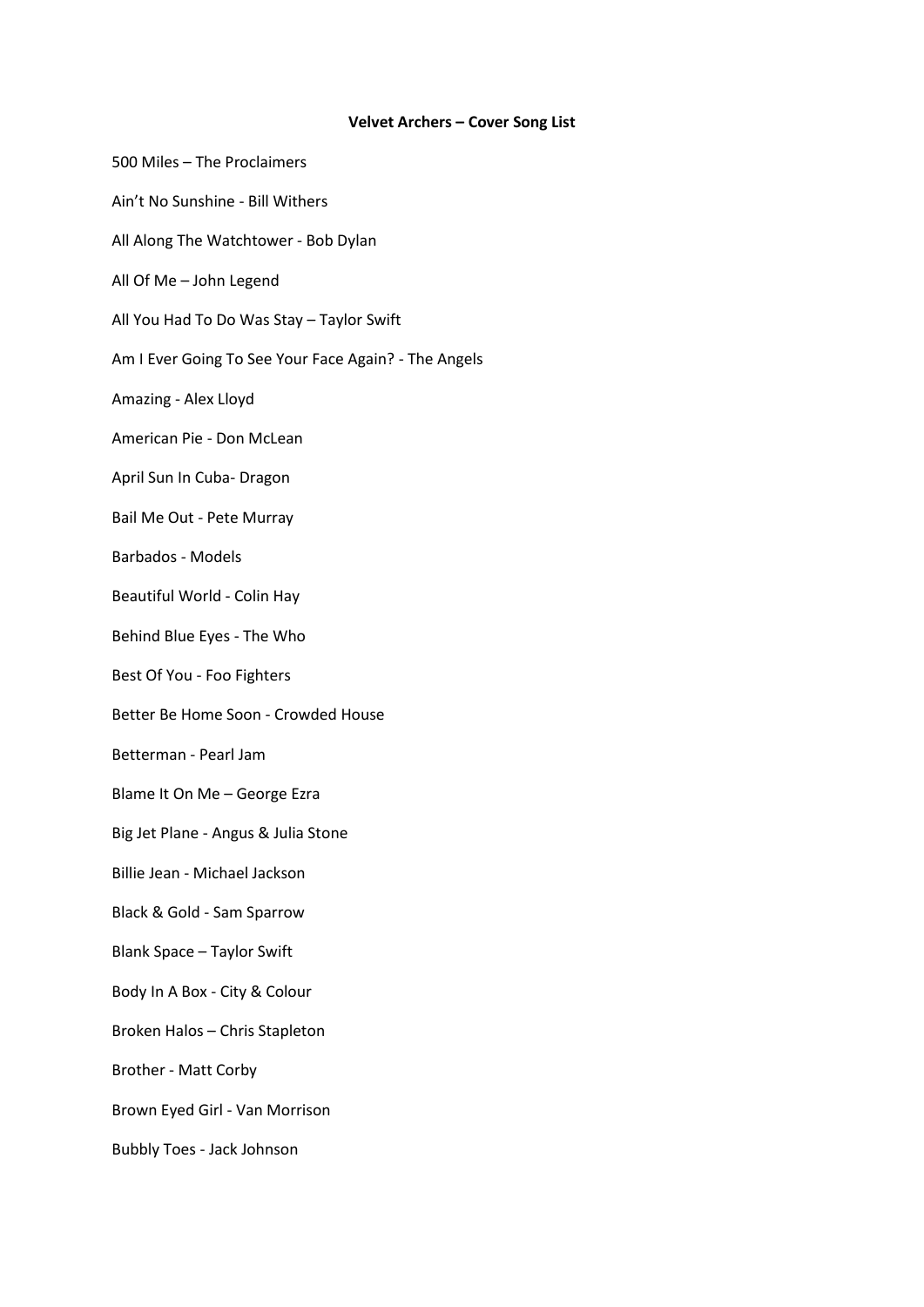Candy - Paolo Nutini Chandelier – Sia Champagne Supernova – Oasis Closer – Kings Of Leon Cinema - Benny Benassi Civil War - Guns N Roses Coco Jamboo - Mr. President Crazy - Gnarls Barkley Dancing In The Dark – Bruce Springsteen Dancing On My Own - Robyn Diamonds On The Inside - Ben Harper Distant Sun – Crowded House Don't Dream It's Over – Crowded House Down Under - Men At Work Drops of Jupiter - Train Dumb Things - Paul Kelly Everybody Hurts – R.E.M. Fall At Your Feet – Crowded House Father and Son – Cat Stevens Feeding Line – Boy & Bear Falling Slowly - Glen Hansard Father and Son - Cat Stevens Fix You – Coldplay Free Fallin' – Tom Petty Galaxy - Jason Mraz Get Lucky - Daft Punk Ghosts That We Knew - Mumford and Sons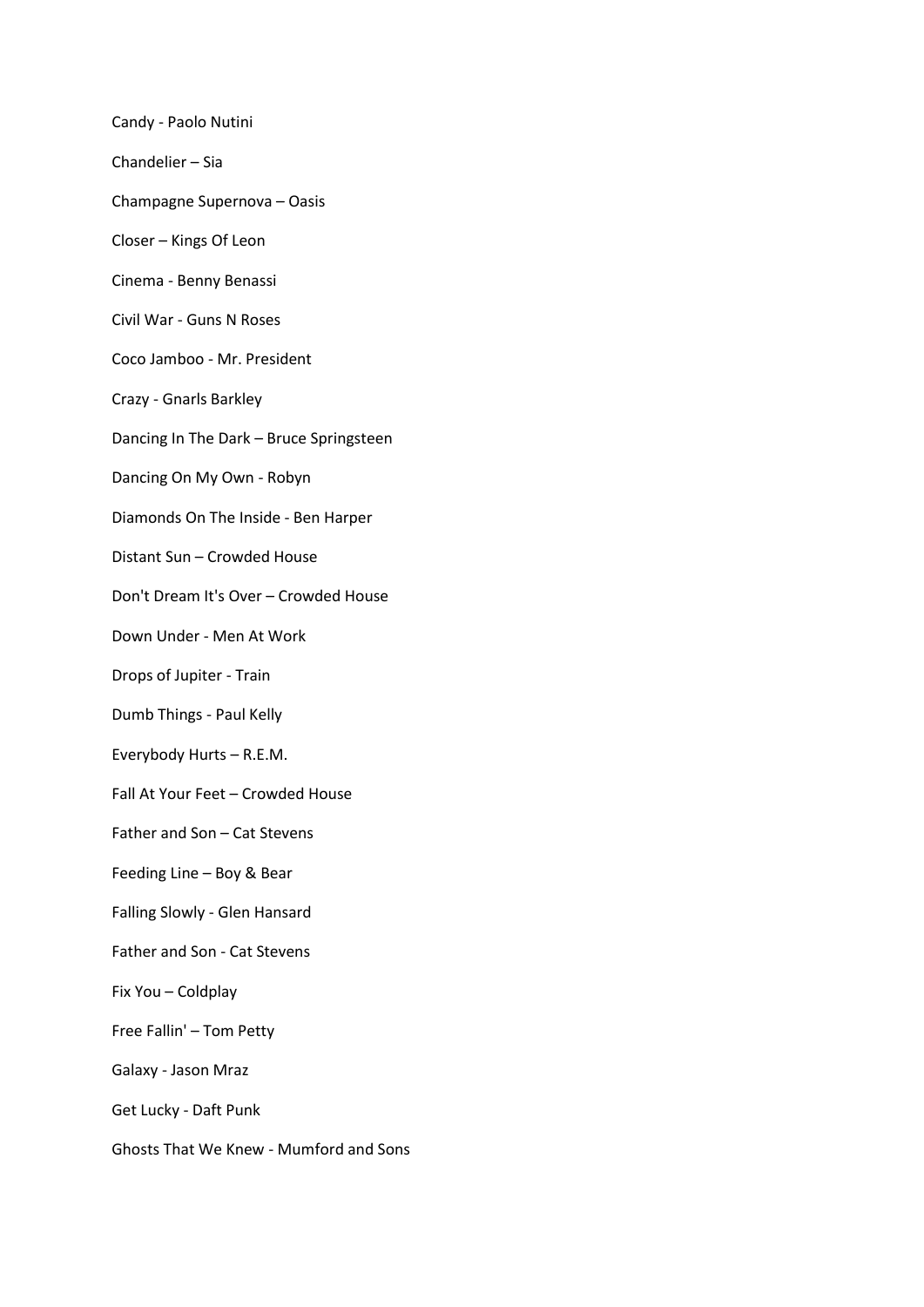Gone In The Morning - Newton Faulkener Good Excuse - John Butler Trio Green Spandex - Xavier Rudd Hallelujah - Leonard Cohen Heart Beats Slow – Angus & Julia Stone Hey Brother – Avicii Hey There Delilah – Plain White T's Hey Ya - Outkast High Hopes - Glen Hansard Highway To Hell – ACDC Ho Hey – The Lumineers Holiday - Green Day Holy Grail - Hunters & Collectors How You Remind Me - Nickleback I Don't Want To Be - Gavin DeGraw I'm Yours - Jason Mraz I Will Wait - Mumford and Sons Iris – Goo Goo Dolls Karma Police - Radiohead Keep On Moving - Five Khe Sahn - Cold Chisel Knocking On Heavens Door - Bob Dylan Kryptonite - 3 Doors Down Let Her Go – Passenger Let Me Entertain You – Robbie Williams Little Black Submarines – Black Keys Little Lion Man - Mumford & Sons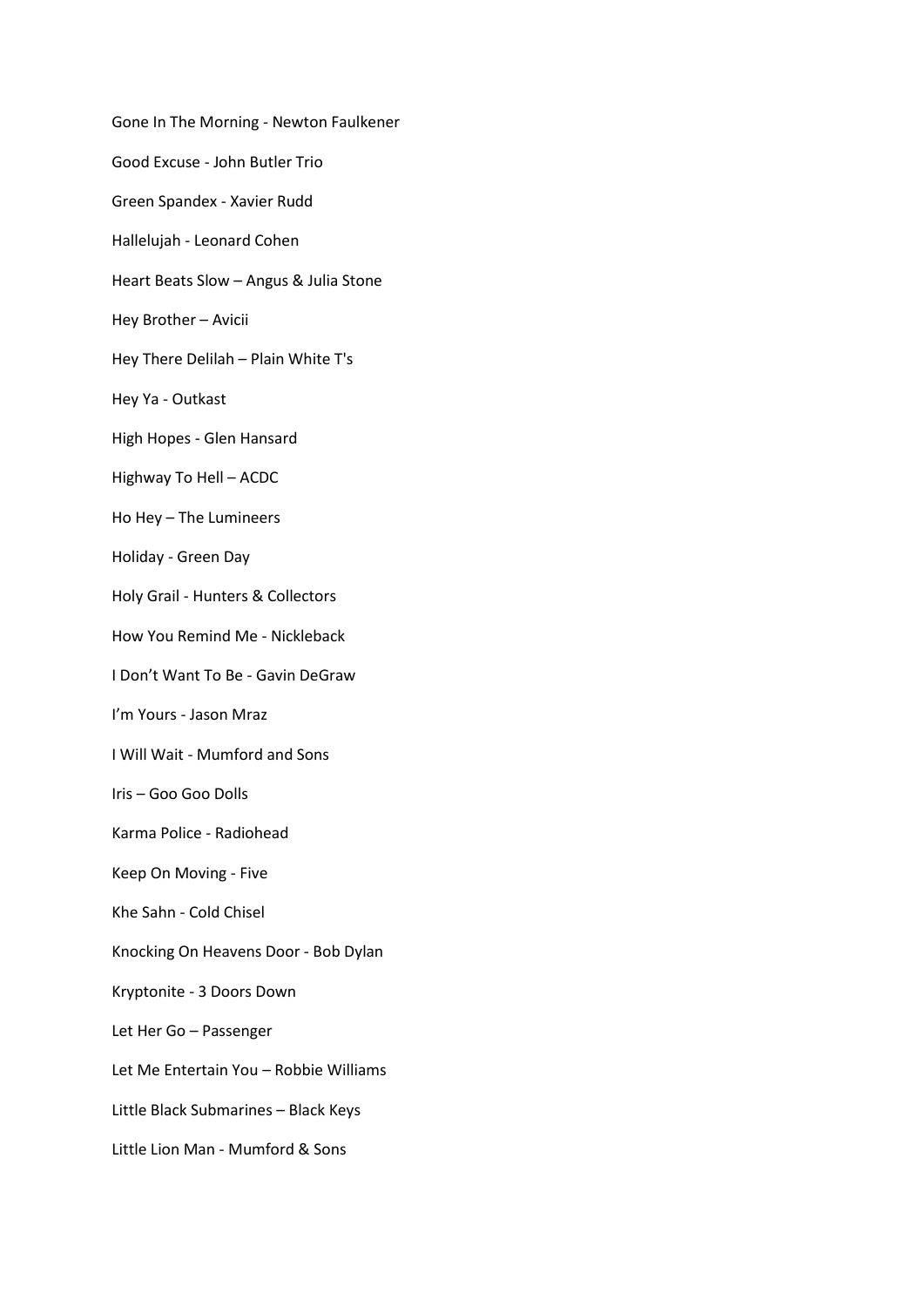Living On A Prayer - Bon Jovi

Lonely Boy - Black Keys

Losing My Religion – R.E.M.

Love Story – Taylor Swift

Love Me Again - John Newman

Love Yourself – Justin Bieber

Lover Lover – Sonia Dada

Lucky Now – Ryan Adams

Man On The Moon – R.E.M.

Mess In Mine – Vance Joy

Mango Tree - Angus & Julia Stone

Mr Brightside - The Killers

Mustang Sally - Bill Withers

My Happiness - Powderfinger

No Woman No Cry - Bob Marley

Numb - Linkin Park

Photograph – Ed Sheeran

Pumped Up Kicks - Foster The People

Reckless - Australian Crawl

Redemption Song - Bob Marley

Riptide – Vance Joy

Rocket Man - Elton John

Rolling In The Deep - Adele

Run To Paradise - The Choirboys

Save Tonight - Eagle Eye Cherry

Send My Love - Adele

Shake It Off – Taylor Swift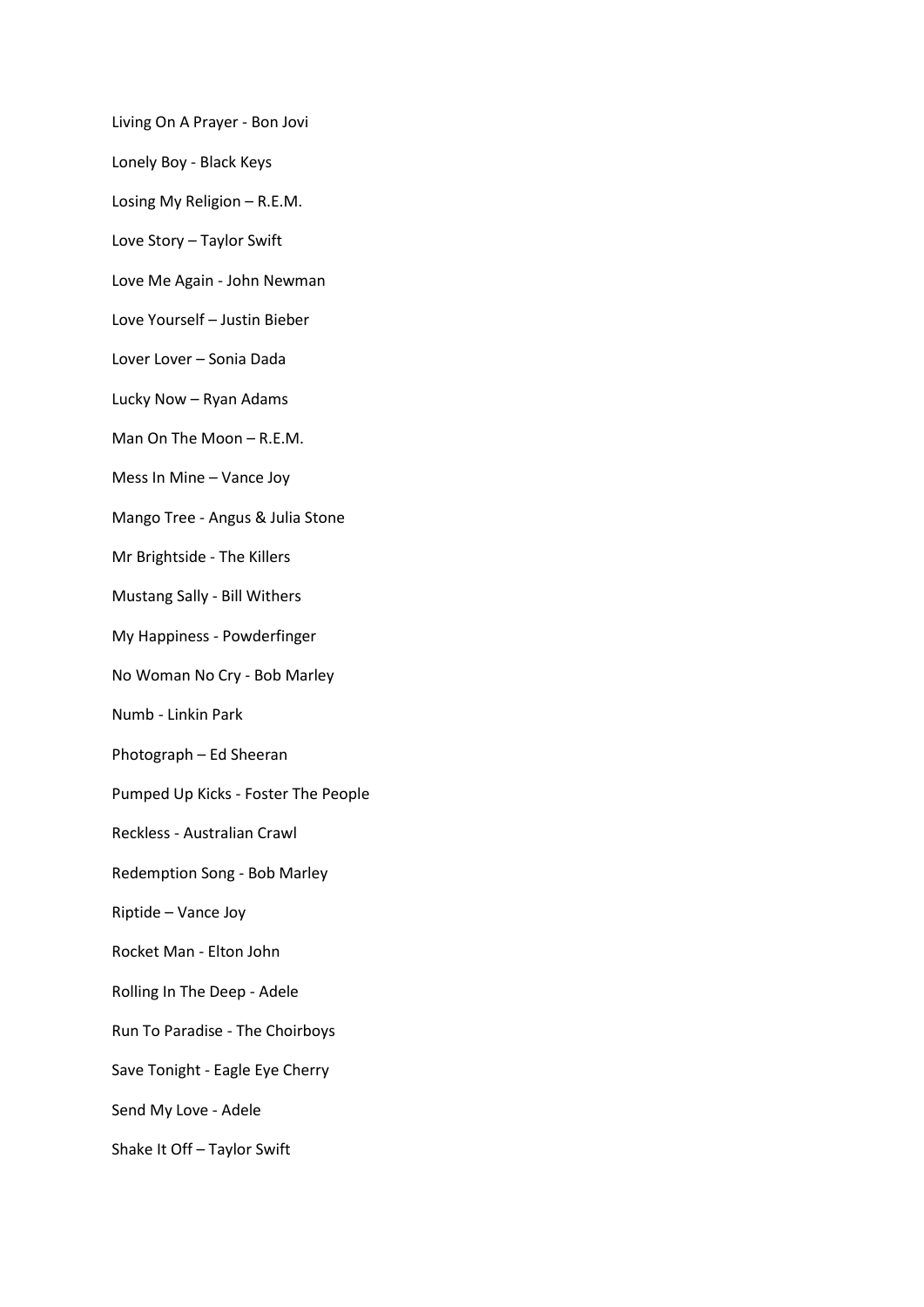Sorry – Justin Bieber

Summertime Sadness – Lana Del Rey

Sweet Caroline – Neil Diamond

Shine - Vanessa Amorosi

Sleeping Sickness - City & Colour

Smooth Criminal – Michael Jackson

So Beautiful - Pete Murray

Stand By Me - Ben E. King

Summer of 69 - Bryan Adams

The A Team – Ed Sheeran

The One I Love – R.E.M.

Opportunity - Pete Murray

Paradise – Coldplay

Tennessee Whisky – Chris Stapleton

Thinking Out Loud – Ed Sheeran

The Cave - Mumford & Sons

The Girl - City & Colour

The Scientist - Coldplay

Throw Your Arms Around Me - Hunters & Collectors

Titanium – David Guetta ft Sia

To Be With You – Mr Big

Time of Your Life (Good Riddance) - Green Day

To Her Door - Paul Kelly

Tribute - Tenacious D

Trouble - Taylor Swift

Use Somebody - Kings Of Leon

Valerie - Amy Winehouse